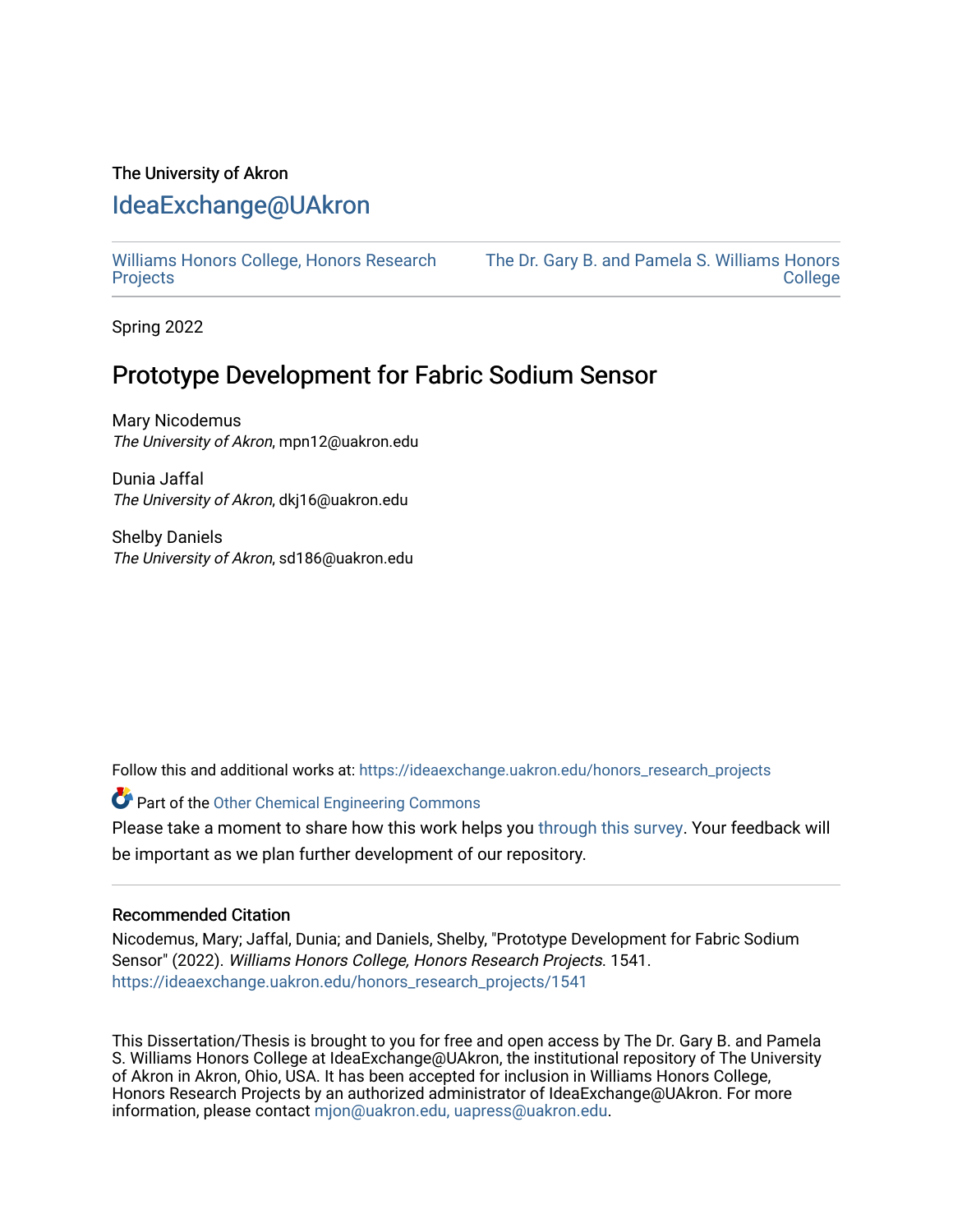Prototype development for Fabric Sodium Sensor 4200:497

Dr. Edward Evans (Sponsor), Dr. Chelsea Monty-Bromer and Dr. Ronald Otterstetter (Readers),

Dr. Donald Visco (Advisor), and Dr. Jie Zheng (Department Chair)

Mary Pat Nicodemus, Dunia Jaffal, Shelby Daniels

26 April 2022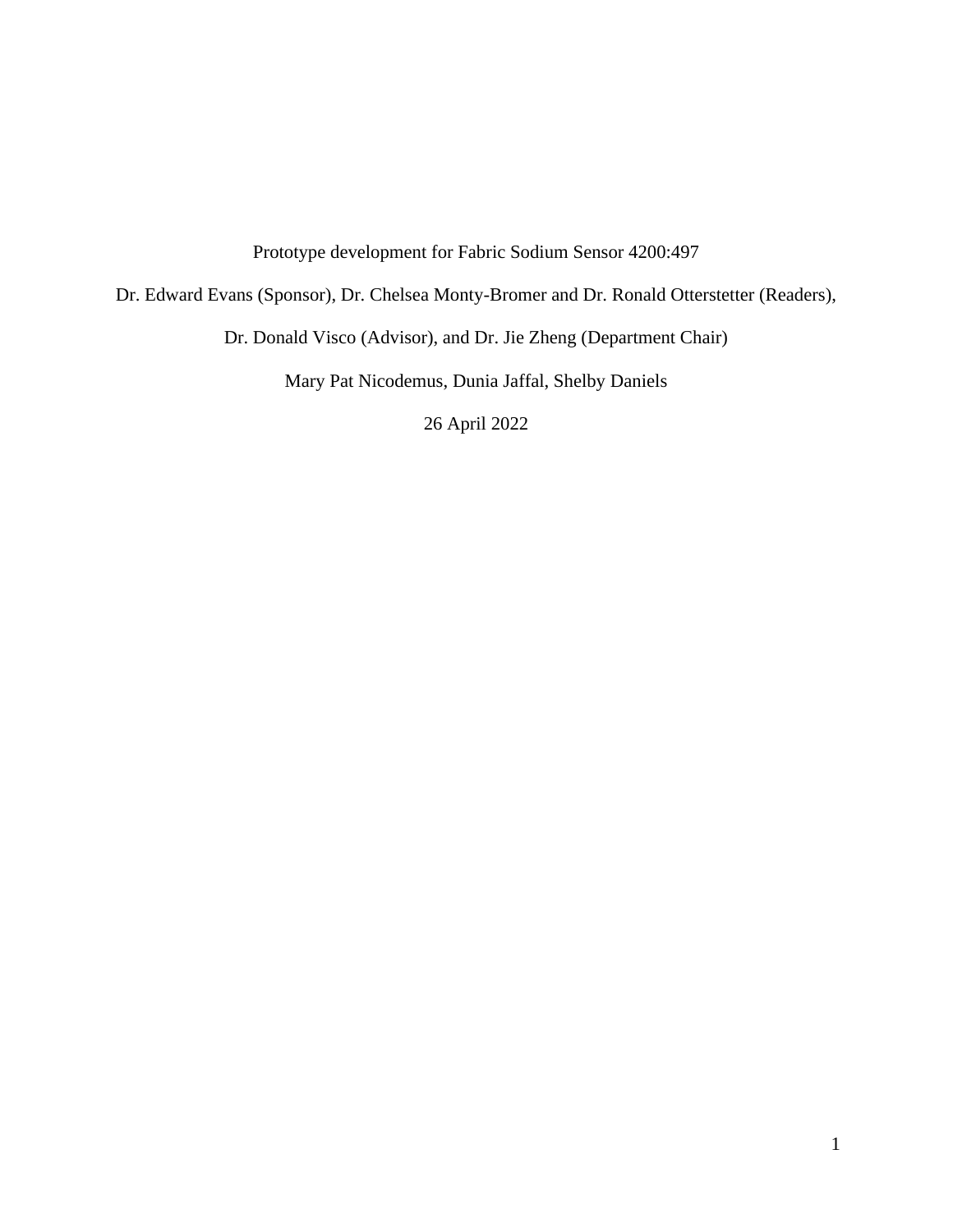### **Executive Summary**

Dehydration is a major issue that athletes face during training and games. Dehydration is a complex issue that includes the loss of important electrolytes through sweat without replenishment, which can lead to cramping, fatigue, and even death in more serious cases. The importance of finding a way to monitor an athlete's electrolyte levels during activity is crucial for allowing an athlete to reach their peak performance. The development of the nonwoven fabric sensor that is discussed in this paper is the first of its kind to determine the sodium electrolyte levels of an athlete through their sweat with real-time monitoring.

The nonwoven fabric that forms the basis of this sensor is a nylon-6 material that is prepared through a nanofiber production process called electrospinning. While a very innovative process with the ability of providing materials with optimal properties, electrospinning is impacted by multiple parameters that are therefore very important to control. In the study described in this paper, the effect of solution properties on the material properties were considered. The solution properties were nylon concentration, the ratio of formic acid (FA) and acetic acid (AA) used in the solvent and the mixing temperature of the solution. The resulting material properties studied were the solution viscosity, coat weight, fiber diameter and sensor response and were analyzed using three-factor ANOVA and regression analysis. The results showed that the FA/AA ratio had an impact on coat weight with a p-value of 0.017, nylon concentration had an effect on solution viscosity and fiber diameter with a p-value of  $1.42 \times 10^{-5}$  and 0.049, respectively, and no significant relationships were seen between the solution properties and sensor response with all p-values being much higher than 0.05. It was found that a higher FA/AA ration resulted in a lower coat weight and a higher nylon concentration resulted in a higher solution viscosity and fiber diameter. In addition, the effect of fiber diameter and coat weight on tensile properties was also examined. It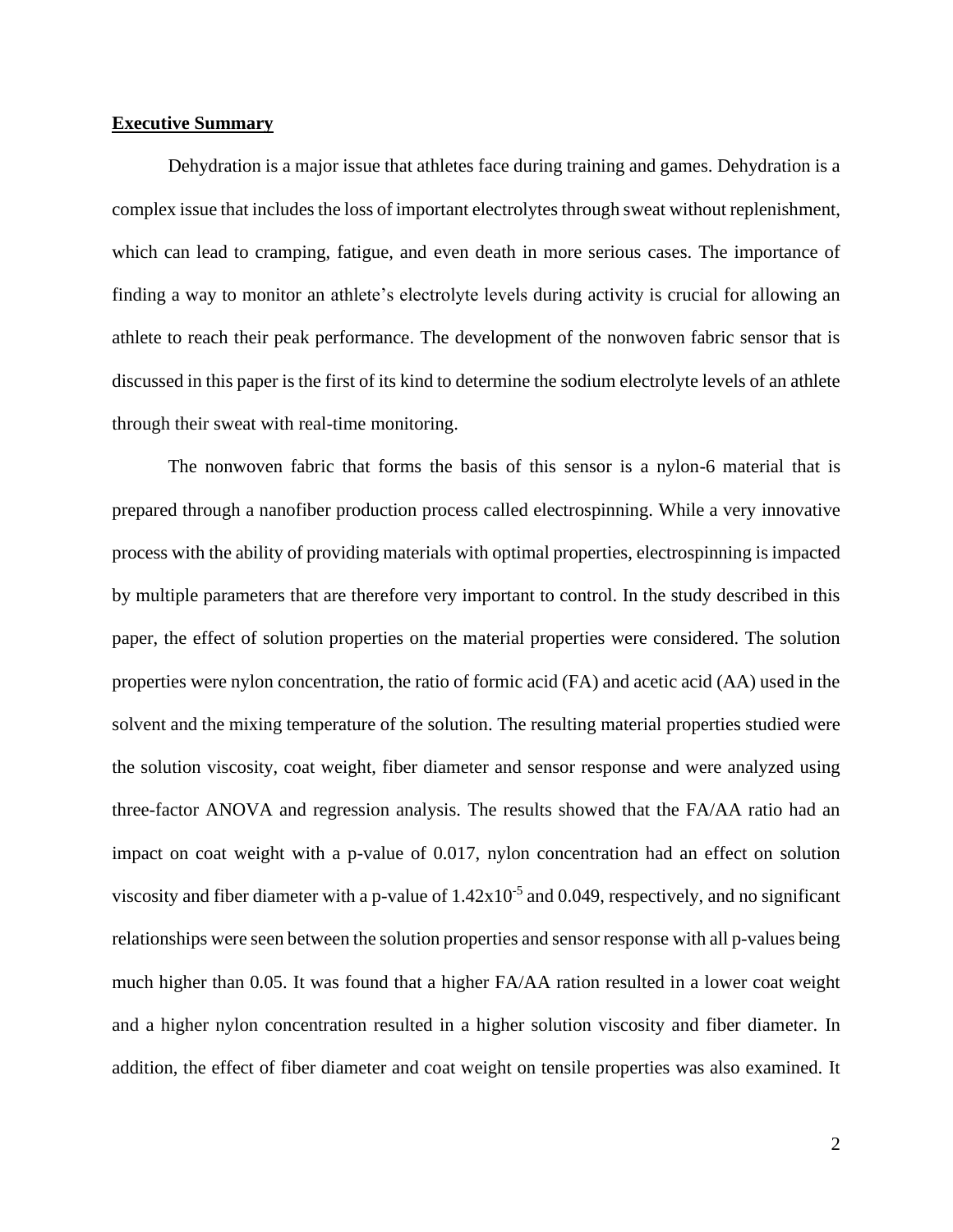was shown that an increase in coat weight resulted in an increase in max force, strain % and displacement and a decrease in elastic modulus. And an increase in fiber diameter showed no relationship with max force, an increase in displacement and strain % and a decrease in elastic modulus. The R<sup>2</sup> and correlation coefficient (r) values can be found in **Table 6 and 8** and the detailed regression results can be found in **Appendix H.** While these results were very helpful since they further indicated the importance of controlling certain parameters on the ultimate material properties and gave some indication of how certain solution parameters may affect the properties of the electrospun material, it is important to note that this study was done without proper insulation in the electrospinning box or humidity and temperature control. Improper insulation and humidity and temperature can have many effects on material consistency and fiber diameters which may have skewed some of the results obtained in this study. Therefore, it is strongly suggested to implement these controls in future studies and electrospinning in order to obtain optimal electrospun material that is prepared for the next step of functionalization.

The current procedure used for nylon functionalization is effective but has possibility for improvement. The process is individualized to make one sensor at a time, each with its own separately made solutions. Though possible for a lab-scale setting, implementing a batch process is theorized to save cost in materials and labor by decreasing the amount of time needed to fabricate sensors for scaled up manufacturing. Two separate studies were conducted to begin the development of a batch process: decreasing the amount of chemicals needed to create one of the solutions needed for the process and fabricating one "large sensor" that can be separated into ten individual sensors upon conclusion of the process. In decreasing the amount of toluene/calix[4]arene used in solution, percent error in sensor response dropped from 43.0% to 24.4% and SEM imaging did not show significant change in carbon nanotube (CNT) attachment.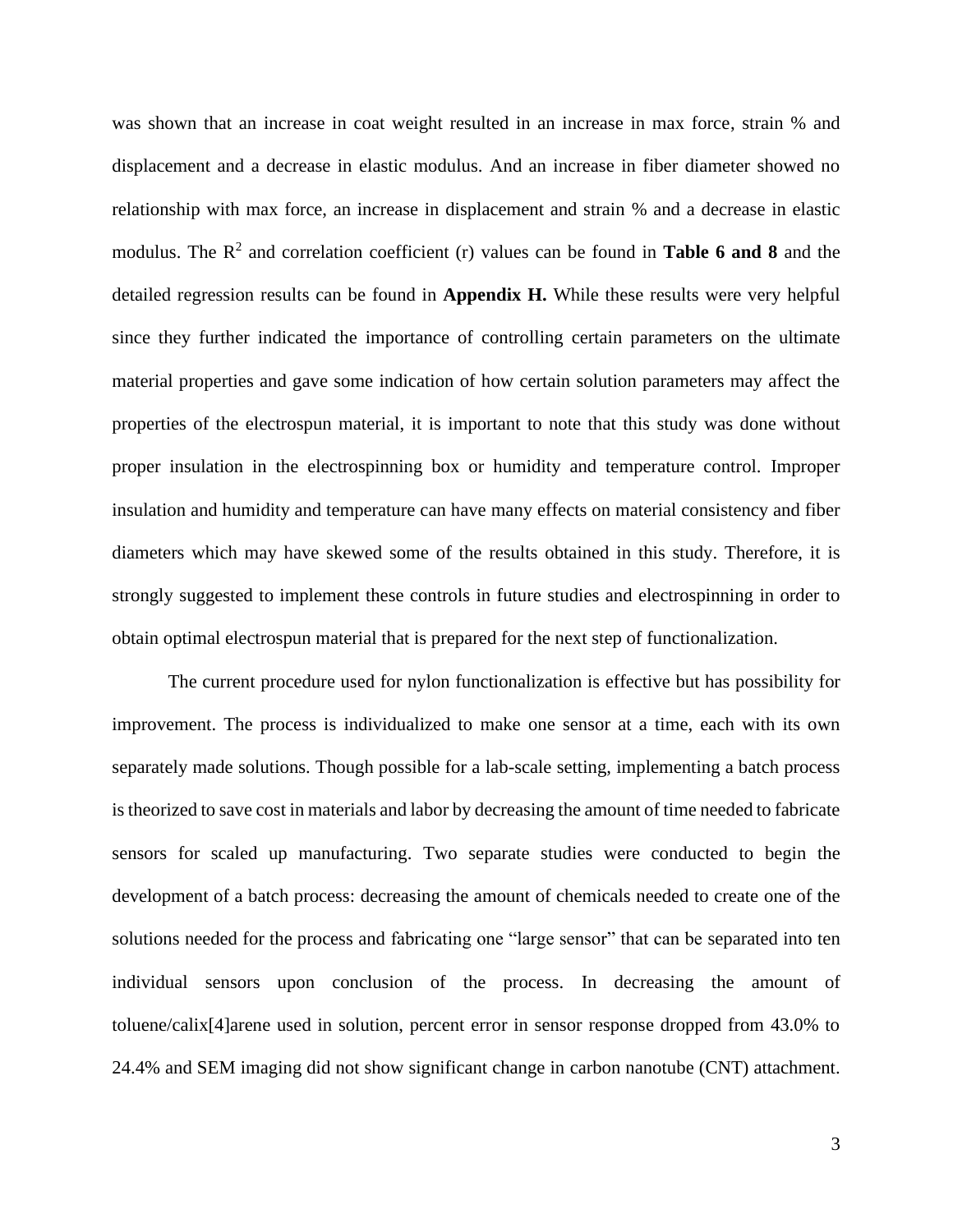In the second study, the percent error for batch sensors dropped even lower to 11.6% for the first batch and 27.7% for the second batch compared to the 43.0% error from the control group. The SEM images for the batch sensors showed slightly smaller amount of CNT attachment to the nylon, but this did not affect the sensor response results. Based on these results, the recommendation to move forward with making sensors using the described amounts of toluene/calix[4]arene and creating the sensors in a batch process rather than individually is acceptable. For future improvements, increasing the batch size and eliminating a need for toluene entirely will be the next focuses in moving forward to large-scale production.

The sensor that has been developed has been turned into a fully functioning prototype for human testing. The design of the prototype has gone through many phases, with issues arising and being resolved at every step. The main focuses for the design of the prototype were the conductive thread used, the full stitch pattern, ways to embroider the prototype including the needle used, stabilizer, tension and speed of the embroidery machine, whether an iron on stabilizer needed to be used, establishing the best connection from the prototype to the tiny circuit board device, leakage currents, calibration methods, placement on the body, ways to hold the prototype in place during exercise, and how to validate the data from the tiny circuit board device. The optimal design up until this point in the project is an embroidery design with three millimeters of fabric removed from behind the sensor, metal prong snaps as the connection to the housing unit of the tiny circuit board device, and a two and half millimeter backing added to the prototype. Human testing has been conducted with this design. Further research will need to be conducted regarding armband material, integration of backing, tiny circuit board device placed into the armband, and reusability as well as washability of the prototype.